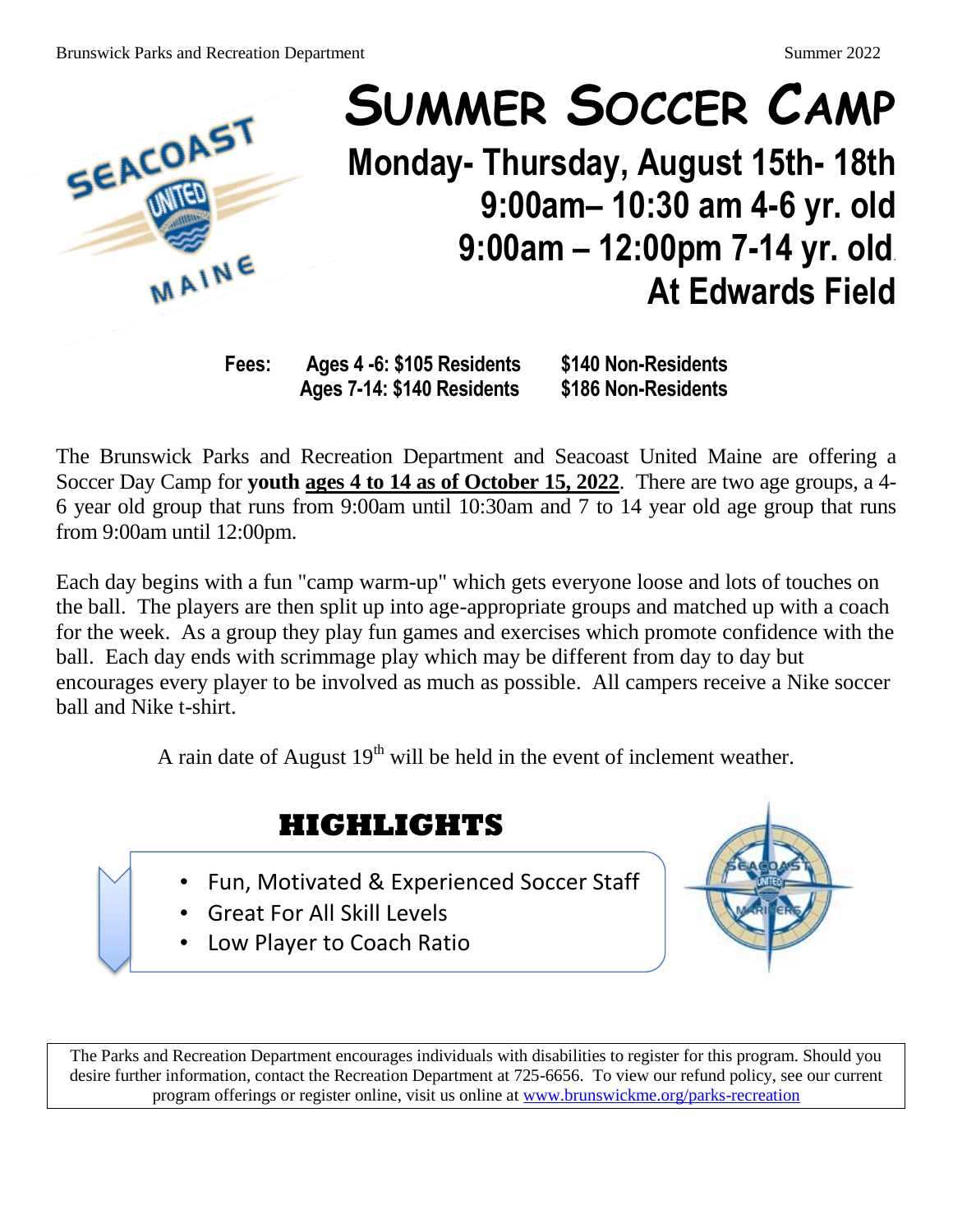| <b>BRUNSWICK PARKS &amp; RECREATION DEPARTMENT</b><br><b>SUMMER SOCCER CAMP SUMMER 2022</b> |                                                                           | For Office Use<br>Date             |  |
|---------------------------------------------------------------------------------------------|---------------------------------------------------------------------------|------------------------------------|--|
| <b>SEACOAST</b><br>UNI IED                                                                  | Fee:<br>Ages 4 -6, 9:00-10:30am<br>\$105 Residents // \$140 Non-Residents | Amt\$<br>121102<br>$\Box$ Computer |  |
| MAINE                                                                                       | Ages 7-14, 9:00am-Noon<br>\$140 Residents // \$186 Non-Residents          |                                    |  |
|                                                                                             | Please check one: $\Box$ Age 4 – 6 (Age as of 10/15/22) 9am – 10:30am     |                                    |  |
| Age 7 – 14 (Age as of 10/15/22) 9am – 12pm                                                  |                                                                           |                                    |  |

| Please Print |  |  |
|--------------|--|--|
|              |  |  |
|              |  |  |
|              |  |  |
|              |  |  |
|              |  |  |
|              |  |  |
|              |  |  |
|              |  |  |
|              |  |  |
|              |  |  |
|              |  |  |
|              |  |  |
|              |  |  |

*As a parent/ guardian, I give my child permission to participate in the Brunswick Parks and Recreation Department Summer Soccer Camp program. I understand that photographs taken of Parks and Recreation Programs may be used by the Parks and Recreation Department for promoting programs, classes or events to include brochures, posters or web page postings.*

\_\_\_\_\_\_\_\_\_\_\_\_\_\_\_\_\_\_\_\_\_\_\_\_\_\_\_\_\_\_\_\_\_\_\_\_\_\_\_\_\_\_\_\_\_\_\_\_\_\_\_\_\_\_\_\_\_\_\_\_\_\_\_\_\_\_\_\_\_\_\_\_\_\_\_\_\_\_\_\_\_\_\_\_\_\_\_\_\_\_\_\_\_\_\_\_\_\_\_\_\_\_\_\_\_\_\_\_

| Parent/Guardian Signature_ |                |
|----------------------------|----------------|
| Parent/Guardian Name       | (Please Print) |
|                            |                |

**Detach & return with fee to the Recreation Center**220 Neptune Drive., by **Aug 12th.** Office hours Mon.-Fri., 8:00 a.m. to 4:30 p.m .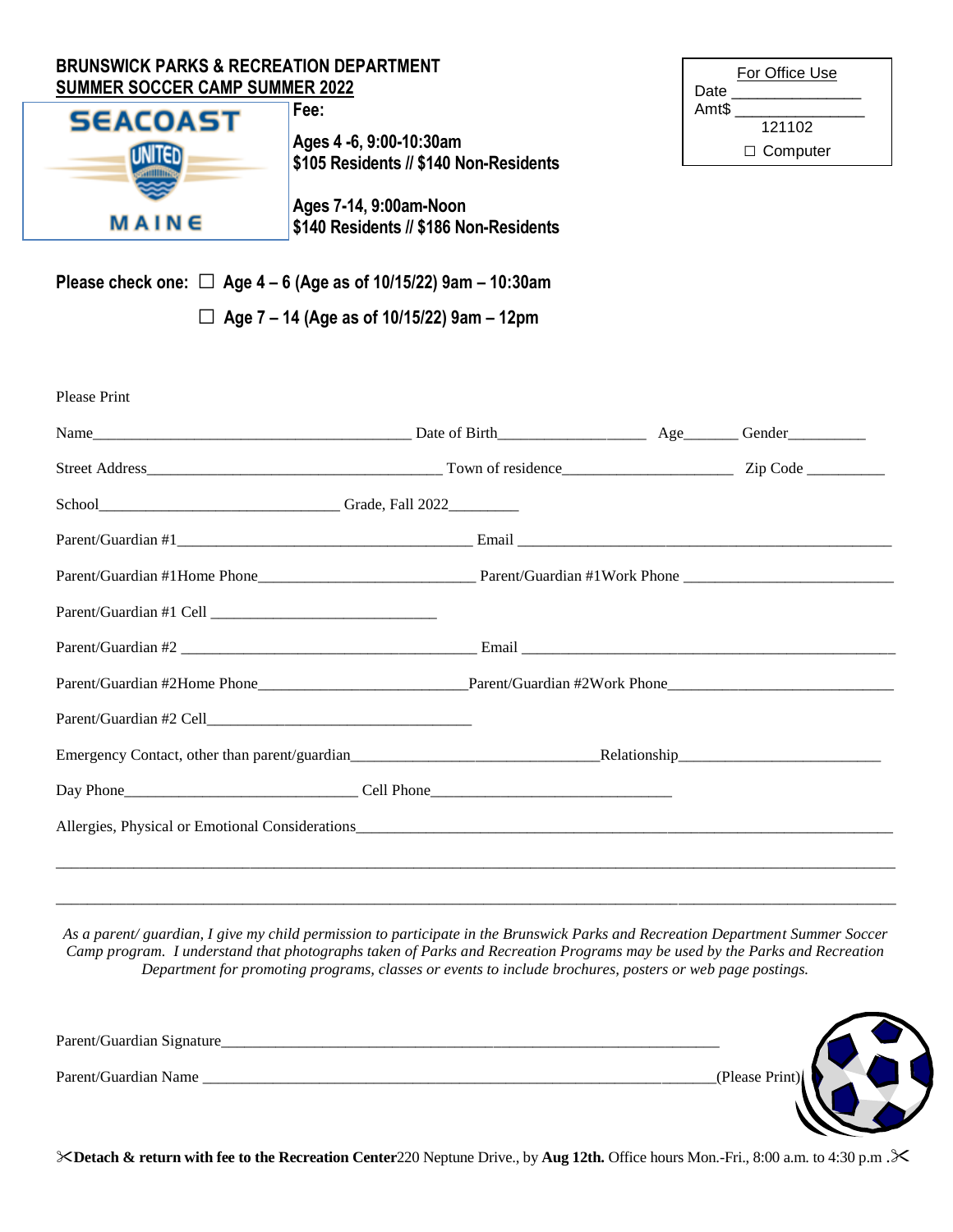

## TOWN OF BRUNSWICK PARKS & RECREATION YOUTH PROGRAMS TEMPERATURE SCREENING PROCEDURES DURING COVID-19 PANDEMIC

The following procedures have been adopted by the Town of Brunswick to ensure the safety of children participating in a Parks & Recreation youth programs during the COVID-19 pandemic.

- 1. All children wishing to participate in a Parks & Recreation youth program may be required to undergo a daily health screening before admittance.
- 2. Parents/guardians must sign an authorization/waiver allowing health screenings. The authorization does not expire, but permission is revocable by the parent at any time. See Attachment 1, Authorization/Waiver.
- 3. Parents/guardians may be required to provide a telephone number where the parent/guardian can be reached that day.
- 4. The health screening if preformed for this program area may be outside of the building/field or in the foyer or an area where a youth program will be held, such that it is separate from children who have already passed the screening.
	- a. The location will be in a vehicle curbside or can/will be partitioned off so that others need not walk within six feet of the screening area.
	- b. People waiting to have screenings must be spread out to maintain six-foot separation. Adults driving children to camp must stay in their vehicle. Children walking to camp must maintain six feet distance until it is their turn for the morning health screening.
	- c. A physical barrier such as a clear partition or face shield will be placed between staff and the arriving children and parents.
- 5. If screening is performed a Town of Brunswick employee trained in using the equipment will conduct the screenings.
	- a. The Tester shall be screened daily before administering any screenings of youth program participants.
	- b. The Tester shall wash hands or use sanitizer before donning protective equipment.
	- c. The Tester shall avoid physical contact if possible.
- 6. Health screenings that we take temperatures will be conducted using a no-contact infrared thermometer unit. If the infrared thermometer is not working, an alternative thermometer such as oral or contact forehead thermometer may be used.
	- a. If a no-contact thermometer unit is used, the tester shall wear gloves and ensure that the tester's face remains behind a face shield at all times. The tester may also wear a smock. Gloves shall be changed if they physically touch the child during the health screening.
	- b. If a forehead thermometer unit is used, the tester shall wear a facemask and gloves while taking readings.
	- c. The tester shall follow any manufacturer's directions specific to the thermometer unit.
	- d. The Tester shall ensure that children being screened are calm and have not recently been engaged in activity that would artificially impact the reading, such as prolonged standing in the sun, running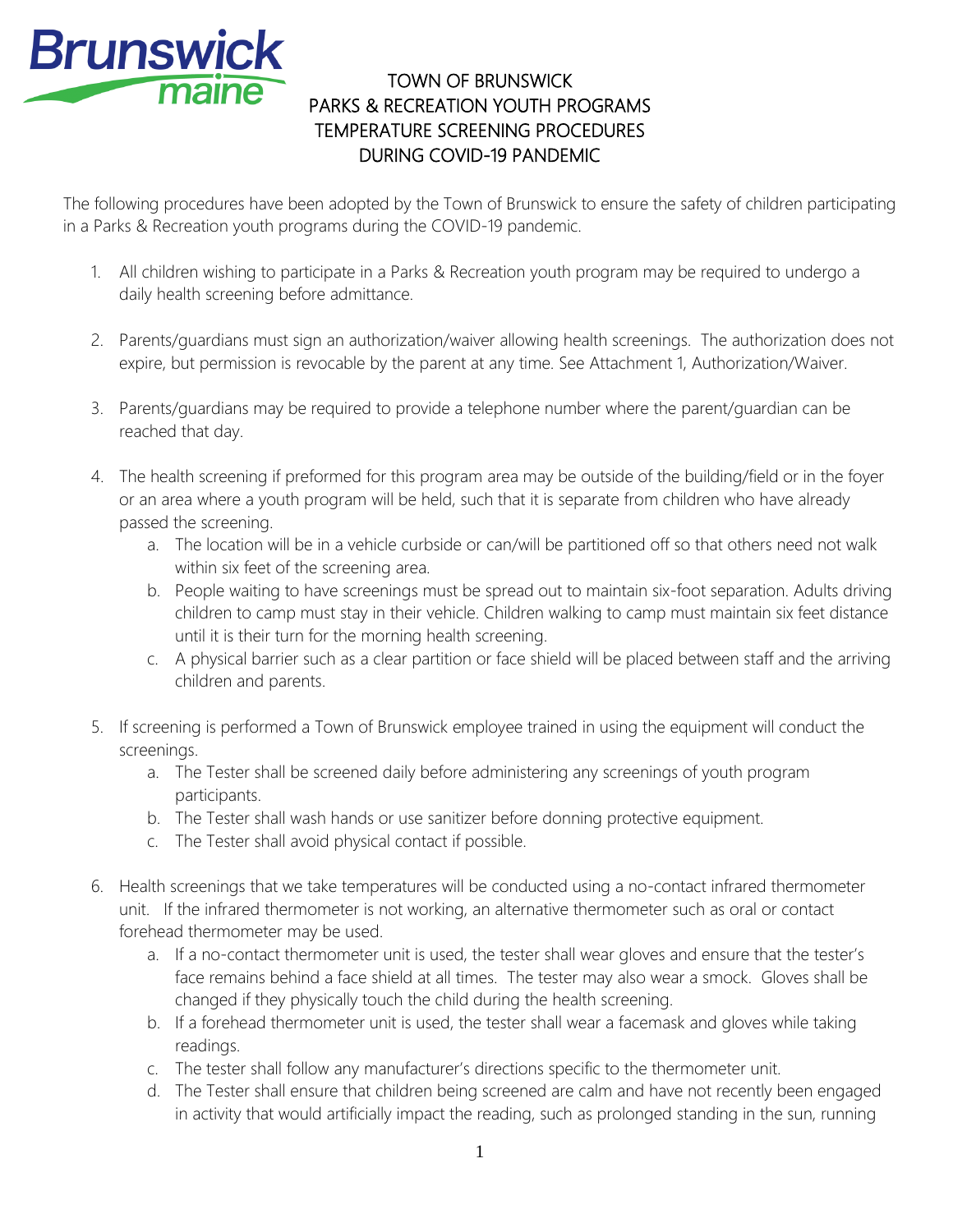around, or wearing heavy clothing. Note that using facial cleaning products before a reading may artificially reduce temperature. If necessary, the Tester should have a child sit quietly in the shade until the child is calm and breathing at a normal rate.

- e. The Tester may ask the parent/guardian:
	- i. if the child has had a persistent cough, shortness of breath, or has had a fever in the past 24 hours;
	- ii. if any other person residing in the household has had a persistent cough, shortness of breath, or has had a fever in the past 24 hours;
	- iii. if the child has had any medication to reduce fever in the past six (6) hours;
	- iv. if the child has been in close proximity with anyone suspected of having or confirmed as having COVID-19 in the past fourteen (14) days.

Please note questions may be adjusted based on CDC recommendations

- f. The Tester shall make a visual inspection of the child for signs of illness (flushed cheeks/rapid or difficulty breathing when the child is calm, fatigue, extreme fussiness).
- g. Readings shall be taken on an unobstructed area of the child's forehead. The test area must be clean and dry.
- h. The unit should be held perpendicular to the forehead. Check the unit for the required distance between the subject and the unit.
- 7. Reading temperatures:
	- a. A reading of 100.4°F or below is considered normal and constitutes a passing reading and the child may be admitted to the youth program.
	- b. If a reading is above 100.4°F, the parent/guardian shall be notified of the failing reading and neither the child, parent, nor any sibling may enter that youth program that day.
	- c. If the parent/guardian indicates that the child has had a fever (a reading over 100.4 ° F) within the past 24-hours, neither the child, parent, nor may any sibling enter the youth program that day.
	- d. If the parent/guardian denies symptoms but the child appears ill (flushed cheeks/rapid or difficulty breathing when the child is calm, fatigue, extreme fussiness), the child may not be admitted that day but siblings that pass the health screening may be admitted to the youth program.
- 8. If a child passes the health screening but later seems ill during the program, the child shall be isolated from the other children and rescreened.
	- a. If the child does not pass the temperature screening, the parent/guardian shall be required to pick up the child. Also, the parents/guardians of the children in the group that that child is a part of will be called and have pick up their children for the day.
	- b. If the child passes the temperature screening, whether to require the parent to pick up the child will be in the Director's discretion and the decision will be made on a case by case basis.
	- c. If a child does not pass a health screening because of fever, whether initial or one done later in the day in response to the child not feeling well, the child and any siblings will not be allowed to return to a youth program until the child showing symptoms has subsided and for at least 72 hours.